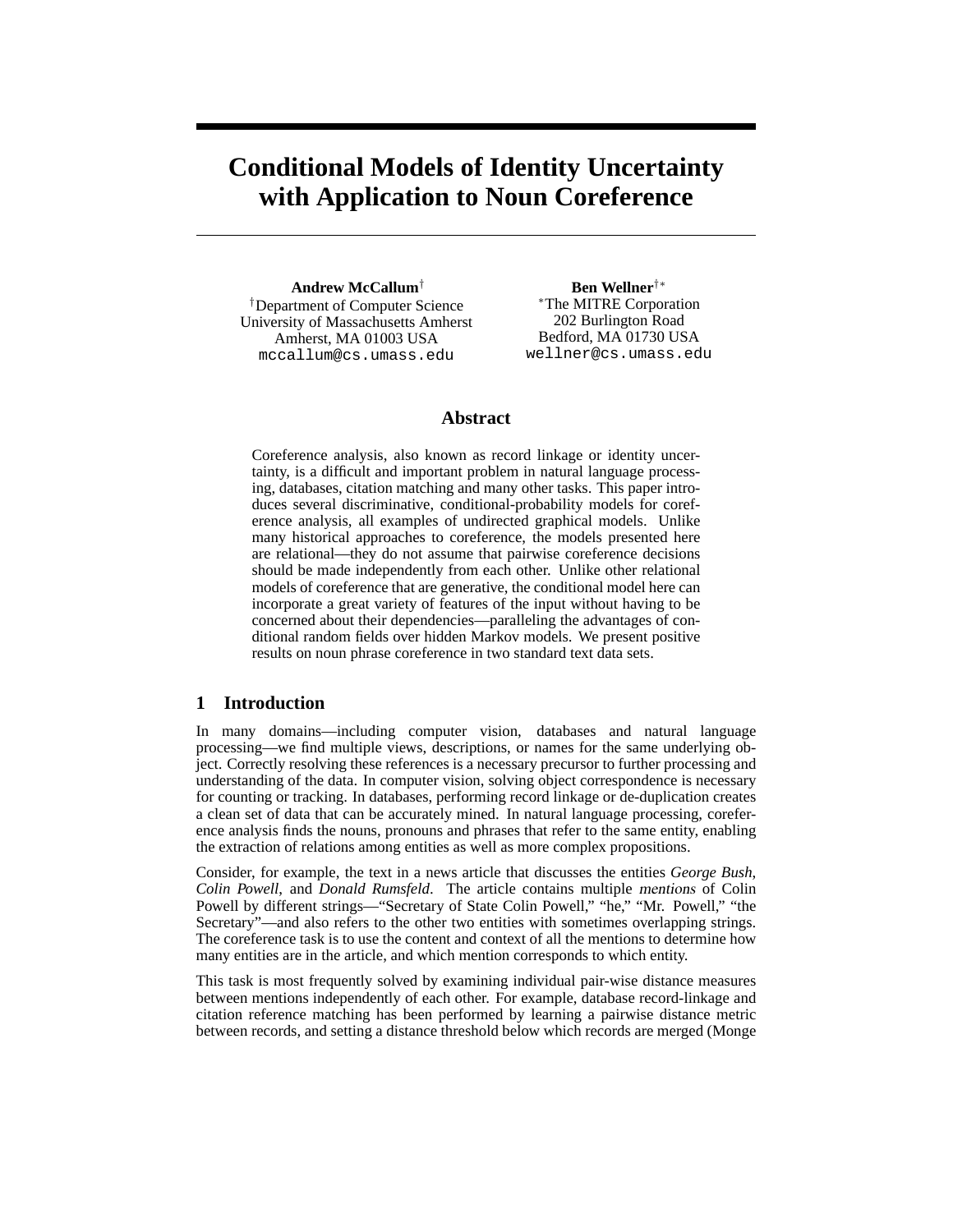& Elkan, 1997; McCallum et al., 2000; Bilenko & Mooney, 2002; Cohen & Richman, 2002). Coreference in NLP has also been performed with distance thresholds or pairwise classifiers (McCarthy & Lehnert, 1995; Ge et al., 1998; Soon et al., 2001; Ng & Cardie, 2002).

But these distance measures are inherently noisy and the answer to one pair-wise coreference decision may not be independent of another. For example, if we measure the distance between all of the three possible pairs among three mentions, two of the distances may be below threshold, but one above—an inconsistency due to noise and imperfect measurement. For example, "Mr. Powell" may be correctly coresolved with "Powell," but particular grammatical circumstances may make the model incorrectly believe that "Powell" is coreferent with a nearby occurrence of "she." Inconsistencies might be better resolved if the coreference decisions are made in dependent relation to each other, and in a way that accounts for the values of the multiple distances, instead of a threshold on single pairs independently.

Recently Pasula et al. (2003) have proposed a formal, relational approach to the problem of identity uncertainty using a type of Bayesian network called a Relational Probabilistic Model (Friedman et al., 1999). A great strength of this model is that it explicitly captures the dependence among multiple coreference decisions.

However, it is a generative model of the entities, mentions and all their features, and thus has difficulty using many features that are highly overlapping, non-independent, at varying levels of granularity, and with long-range dependencies. For example, we might wish to use features that capture the phrases, words and character n-grams in the mentions, the appearance of keywords anywhere in the document, the parse-tree of the current, preceding and following sentences, as well as 2-d layout information. To produce accurate generative probability distributions, the dependencies between these features should be captured in the model; but doing so can lead to extremely complex models in which parameter estimation is nearly impossible.

Similar issues arise in sequence modeling problems. In this area significant recent success has been achieved by replacing a generative model—hidden Markov models—with a conditional model—conditional random fields (CRFs) (Lafferty et al., 2001). CRFs have reduced part-of-speech tagging errors by 50% on out-of-vocabulary words in comparison with HMMs (Ibid.), matched champion noun phrase segmentation results (Sha & Pereira, 2003), and significantly improved extraction of named entities (McCallum & Li, 2003), citation data (Peng & McCallum, 2004), and the segmentation of tables in government reports (Pinto et al., 2003). Relational Markov networks (Taskar et al., 2002) are similar models, and have been shown to significantly improve classification of Web pages.

This paper introduces three conditional undirected graphical models for identity uncertainty. The models condition on the mentions, and generate the coreference decisions, (and in some cases also generate attributes of the entities). In the first most general model, the dependency structure is unrestricted, and the number of underlying entities explicitly appears in the model structure. The second and third models have no structural dependence on the number of entities, and fall into a class of Markov random fields in which inference corresponds to graph partitioning (Boykov et al., 1999).

After introducing the first two models as background generalizations, we show experimental results using the third, most specific model on a noun coreference problem in two different standard newswire text domains: broadcast news stories from the DARPA Automatic Content Extraction (ACE) program, and newswire articles from the MUC-6 corpus. In both domains we take advantage of the ability to use arbitrary, overlapping features of the input, including multiple grammatical features, string equality, substring, and acronym matches. Using the same features, in comparison with an alternative natural language processing technique, we reduce error by 33% and 28% in the two domains on proper nouns and by 10% on all nouns in the MUC-6 data.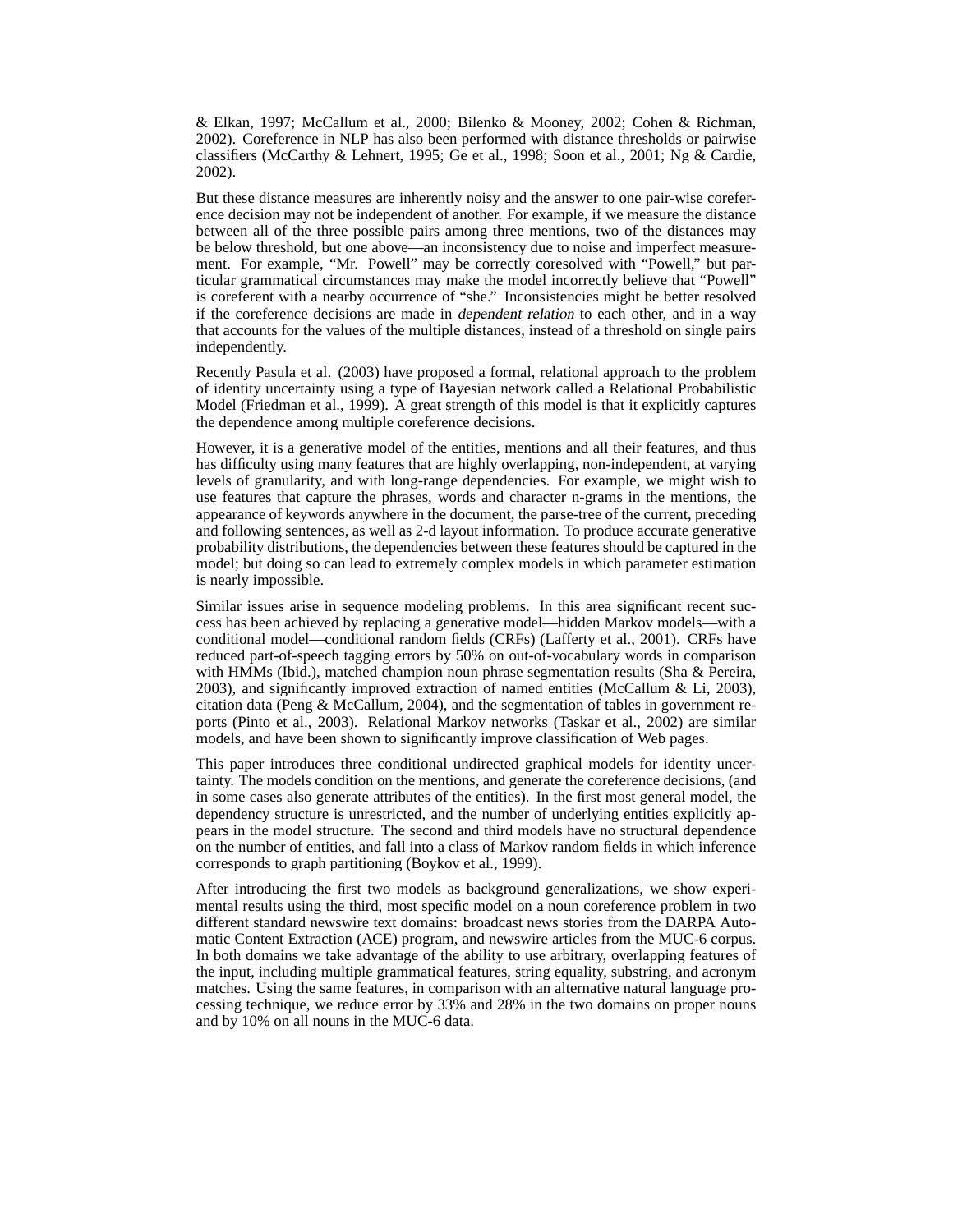# **2 Three Conditional Models of Identity Uncertainty**

We now describe three possible configurations for conditional models of identity uncertainty, each progressively simpler and more specific than its predecessor. All three are based on conditionally-trained, undirected graphical models.

Undirected graphical models, also known as Markov networks or Markov random fields, are a type of probabilistic model that excels at capturing interdependent data in which causality among attributes is not apparent. We begin by introducing notation for mentions, entities and attributes of entities, then in the following subsections describe the likelihood, inference and estimation procedures for the specific undirected graphical models.

Let  $\mathbf{E} = (E_1, ... E_m)$  be a collection of classes or "entities". Let  $\mathbf{X} = (X_1, ... X_n)$  be a collection of random variables over observations or "mentions"; and let  $\mathbf{Y} = (Y_1, \dots, Y_n)$  be a collection of random variables over integer identifiers, unique to each entity, specifying to which entity a mention refers. Thus the y's are integers ranging from 1 to m, and if  $Y_i = Y_j$ , then mention  $X_i$  is said to refer to the same underlying entity as  $X_j$ . For example, some particular entity  $e_4$ , *U.S. Secretary of State, Colin L. Powell*, may be mentioned multiple times in a news article that also contains mentions of other entities:  $x_6$  may be "Colin Powell";  $x_9$  may be "he";  $x_{17}$  may be "the Secretary of State." In this case, the unique integer identifier for this entity,  $e_4$ , is 4, and  $y_6 = y_9 = y_{17} = 4$ .

Furthermore, entities may have attributes. Let A be a random variable over the collection of all attributes for all entities. Borrowing the notation of Relational Markov Networks (Taskar et al., 2002), we write the random variable over the attributes of entity  $E_s$  as  $E_s \cdot A =$  ${E<sub>s</sub>, A<sub>1</sub>, E<sub>s</sub>, A<sub>2</sub>, E<sub>s</sub>, A<sub>3</sub>, ...}$ . For example, these three attributes may be *gender, birth year*, and *surname*. Continuing the above example, then  $e_4.a_1 = \text{MALE}$ ,  $e_4.a_2 = 1937$ , and  $e_4.a_3$ = Powell. One can interpret the attributes as the values that should appear in the fields of a database record for the given entity. Attributes such as *surname* may take on one of the finite number of values that appear in the mentions of the data set.

We may examine many features of the mentions,  $x$ , but since a conditional model doesn't generate them, we don't need random variable notation for them. Separate measured features of the mentions and entity-assignments, y, are captured in different feature functions,  $f(\cdot)$ , over cliques in the graphical model. Although the functions may be real-valued, typically they are binary. The parameters of the model are associated with these different feature functions. Details and example feature functions and parameterizations are given for the three specific models below.

The task is then to find the most likely collection of entity-assignments, y, (and optionally also the most likely entity attributes, a), given a collection of mentions and their context, x. A generative probabilistic model of identity uncertainty is trained to maximize  $P(Y, A, X)$ . A conditional probabilistic model of identity uncertainty is instead trained to maximize  $P(Y, A|X)$ , or simply  $P(Y|X)$ .

### **2.1 Model 1: Groups of nodes for entities**

First we consider an extremely general undirected graphical model in which there is a node for the mentions,  $x$ ,<sup>1</sup> a node for the entity-assignment of each mention, y, and a node for each of the attributes of each entity, e.a. These nodes are connected by edges in some unspecified structure, where an edge indicates that the values of the two connected random variables are dependent on each the other.

<sup>&</sup>lt;sup>1</sup>Even though there are many mentions in x, because we are not generating them, we can represent them as a single node. This helps show that feature functions can ask arbitrary questions about various large and small subsets of the mentions and their context. We will still use  $x_i$  to refer to the content and context of the ith mention.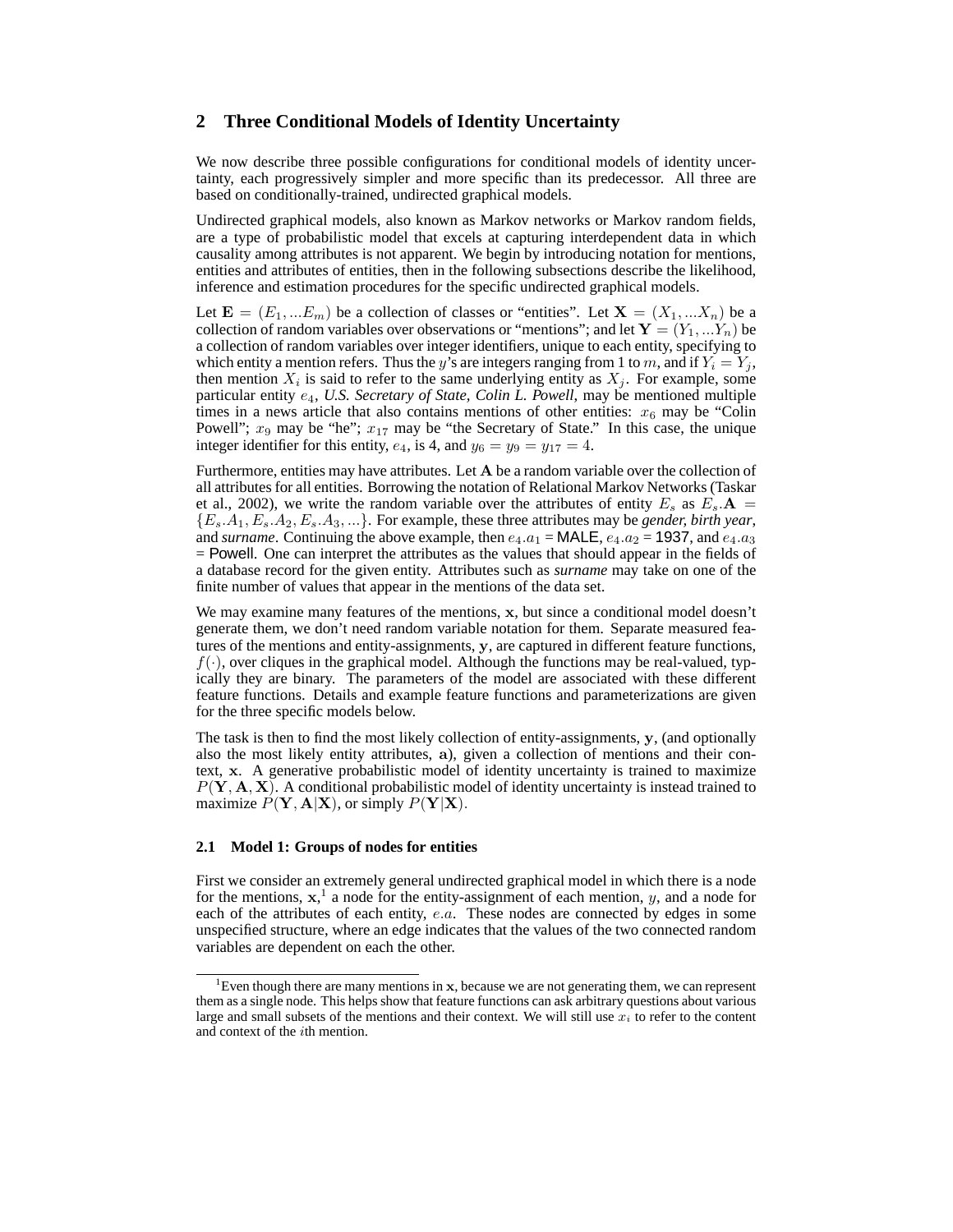The parameters of the model are defined over cliques in this graph. Typically the parameters on many different cliques would be tied in patterns that reflect the nature of the repeated relational structure in the data. Patterns of tied parameters are common in many graphical models, including HMMs and other finite state machines (Lafferty et al., 2001), where they are tied across different positions in the input sequence, and by more complex patterns based on SQL-like queries, as in Markov Relational Networks (Taskar et al., 2002). Following the nomenclature of the later, these parameter-tying-patterns are called *clique templates*; each particular instance a template in the graph we call a *hit*.

For example, one clique template may specify a pattern consisting of two mentions, their entity-assignment nodes, and an entity's *surname* attribute node. The hits would consist of all possible combinations of such nodes. Multiple feature functions could then be run over each hit. One feature function might have value 1 if, for example, both mentions were assigned to the same entity as the surname node, and if the surname value appears as a substring in both mention strings (and value 0 otherwise).

The Hammersley-Clifford theorem stipulates that the probability of a particular set of values on the random variables in an undirected graphical model is a product of potential functions over cliques of the graph. Our cliques will be the hits,  $h = \{h, ...\}$ , resulting from a set of clique templates,  $\mathbf{t} = \{t, \ldots\}$ . In typical fashion, we will write the probability distribution in exponential form, with each potential function calculated as a dot-product of feature functions, f, and learned parameters,  $\lambda$ ,

$$
P(\mathbf{y}, \mathbf{a}|\mathbf{x}) = \frac{1}{Z_{\mathbf{x}}} \exp \left( \sum_{t \in \mathbf{t}} \sum_{h_t \in \mathbf{h}_t} \sum_l \lambda_l f_l(\mathbf{y}, \mathbf{a}, \mathbf{x} : h_t) \right),
$$

where  $(y, a, x : h_t)$  indicates the subset of the entity-assignment, attribute, and mention nodes selected by the clique template hit  $h_t$ ; and  $Z_x$  is a normalizer to make the probabilities over all y sum to one (also known as the partition function).

The parameters,  $\lambda$ , can be learned by maximum likelihood from labeled training data. Calculating the partition function is problematic because there are a very large number of possible y's and a's. Loopy belief propagation or Gibbs sampling sampling have been used successfully in other similar situations, *e.g.* (Taskar et al., 2002).

However, note that both loopy belief propagation and Gibbs sampling only work over a graph with fixed structure. But in our problem the number of entities (and thus number of attribute nodes, and the domain of the entity-assignment nodes) is unknown. Inference in these models must determine for us the highest-probability number of entities.

In related work on a generative probabilistic model of identity uncertainty, Pasula et al. (2003), solve this problem by alternating rounds of Metropolis-Hastings sampling on a given model structure with rounds of Metropolis-Hastings to explore the space of new graph structures.

#### **2.2 Model 2: Nodes for mention pairs, with attributes on mentions**

To avoid the need to change the graphical model structure during inference, we now remove any parts of the graph that depend on the number of entities,  $m: (1)$  The per-mention entity-assignment nodes,  $Y_i$ , are random variables whose domain is over the integers 0 through  $m$ ; we remove these nodes, replacing them with binary-valued random variables,  $Y_{ij}$ , over each pair of mentions,  $(X_i, X_j)$  (indicating whether or not the two mentions are coreferent); although it is not strictly necessary, we also restrict the clique templates to operate over no more than two mentions (for efficiency). (2) The per-entity attribute nodes A are removed and replaced with attribute nodes associated with each mention; we write  $x_i$  a for the set of attributes on mention  $x_i$ .

Even though the clique templates are now restricted to pairs of mentions, this does not imply that pairwise coreference decisions are made independently of each other—they are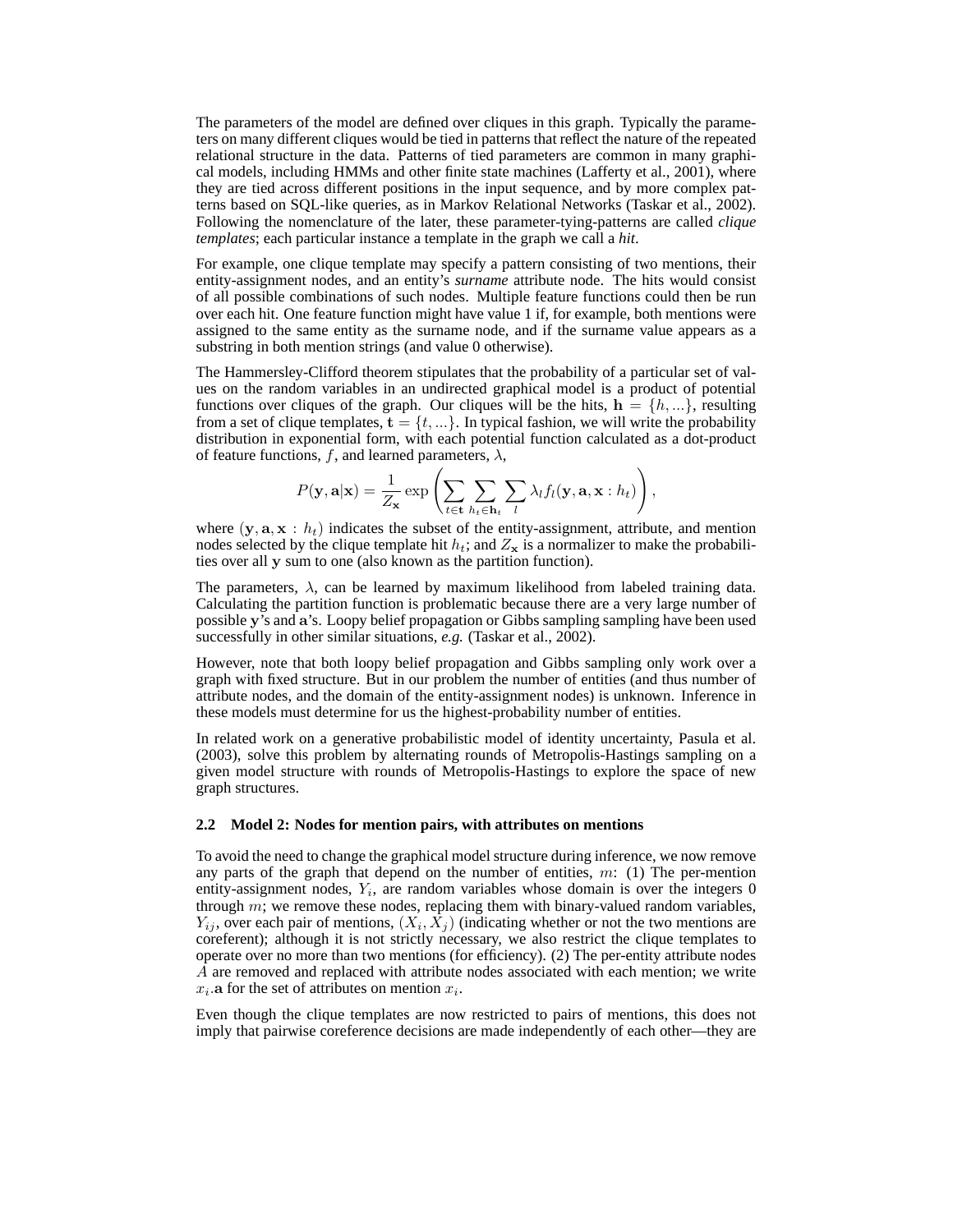still highly dependent. Many pairs will overlap with each other, and constraints will flow through these overlaps. This point is reiterated with an example in the next subsection.

Notice, however, that it is possible for the model as thus far described to assign non-zero probability to an inconsistent set of entity-assignments, y. For example, we may have an "inconsistent triangle" of coreference decisions in which  $y_{ij}$  and  $y_{jk}$  are 1, while  $y_{ik}$  is 0. We can enforce the impossibility of all inconsistent configurations by adding inconsistencychecking functions  $f_*(y_{ij}, y_{jk}, y_{ik})$  for all mention triples, with the corresponding  $\lambda_*$ 's fixed at negative infinity—thus assigning zero probability to them. (Note that this is simply a notational trick; in practice the inference implementation simply avoids any configurations of y that are inconsistent—a check that is simple to perform.) Thus we have

$$
P(\mathbf{y}, \mathbf{a}|\mathbf{x}) = \frac{1}{Z_{\mathbf{x}}} \exp \left( \sum_{i,j,l} \lambda_l f_l(x_i, x_j, y_{ij}, x_i.\mathbf{a}, x_j.\mathbf{a}) + \sum_{i,j,k} \lambda_* f_*(y_{ij}, y_{jk}, y_{ik}) \right).
$$

We can also enforce consistency among the attributes of coreferent mentions by similar means. There are many widely-used techniques for efficiently and drastically reducing the number of pair-wise comparisons, *e.g.* (Monge & Elkan, 1997; McCallum et al., 2000). In this case, we could also restrict  $f_l(x_i, x_j, y_{ij}) \equiv 0, \forall y_{ij} = 0$ .

#### **2.3 Model 3: Nodes for mention pairs, graph partitioning with learned distance**

When gathering attributes of entities is not necessary, we can avoid the extra complication of attributes by removing them from the model. What results is a straightforward, yet highly expressive, discriminatively-trained, undirected graphical model that can use rich feature sets and relational inference to solve identity uncertainty tasks. Determining the most likely number of entities falls naturally out of inference. The model is

$$
P(\mathbf{y}|\mathbf{x}) = \frac{1}{Z_{\mathbf{x}}} \exp\left(\sum_{i,j,l} \lambda_i f_l(x_i, x_j, y_{ij}) + \sum_{i,j,k} \lambda_* f_*(y_{ij}, y_{jk}, y_{ik})\right). \tag{1}
$$

Recently there has been increasing interest in study of the equivalence between graph partitioning algorithms and inference in certain kinds of undirected graphical models, *e.g.* (Boykov et al., 1999). This graphical model is an example of such a case. With some thought, one can straightforwardly see that finding the highest probability coreference solution,  $y^* = \arg \max_{y} P(y|x)$ , exactly corresponds to finding the graph partitioning of a (different) graph in which the mentions are the nodes and the edge weights are the (log) clique potentials on the pair of nodes  $\langle x_i, x_j \rangle$  involved in their edge:  $\sum_l \lambda_l f_l(x_i, x_j, y_{ij})$ , where  $f_l(x_i, x_j, 1) = -f_l(x_i, x_j, 0)$ , and edge weights range from  $-\infty$  to  $+\infty$ . Unlike classic mincut/maxflow binary partitioning, here the number of partitions (corresponding to entities) is unknown, but a single optimal number of partitions exists; negative edge weights encourage more partitions.

Graph partitioning with negative edge weights is NP-hard, but it has a history of good approximations, and several efficient algorithms to choose from. Our current experiments use an instantiation of the minimizing-disagreements Correlational Clustering algorithm in (Bansal et al., 2002). This approach is a simple yet effective partitioning scheme. It works by measuring the degree of inconsistency incurred by including a node in a partition, and making repairs. We refer the reader to Bansal et al. (2002) for further details.

The resulting solution does not make pairwise coreference decisions independently of each other. It has a significant "relational" nature because the assignment of a node to a partition (or, mention to an entity) depends not just on a single low distance measurement to one other node, but on its low distance measurement to all nodes in the partition (and furthermore on its high distance measurement to all nodes of all other partitions). For example, the "Mr. Powell"/"Powell"/"she" problem discussed in the introduction would be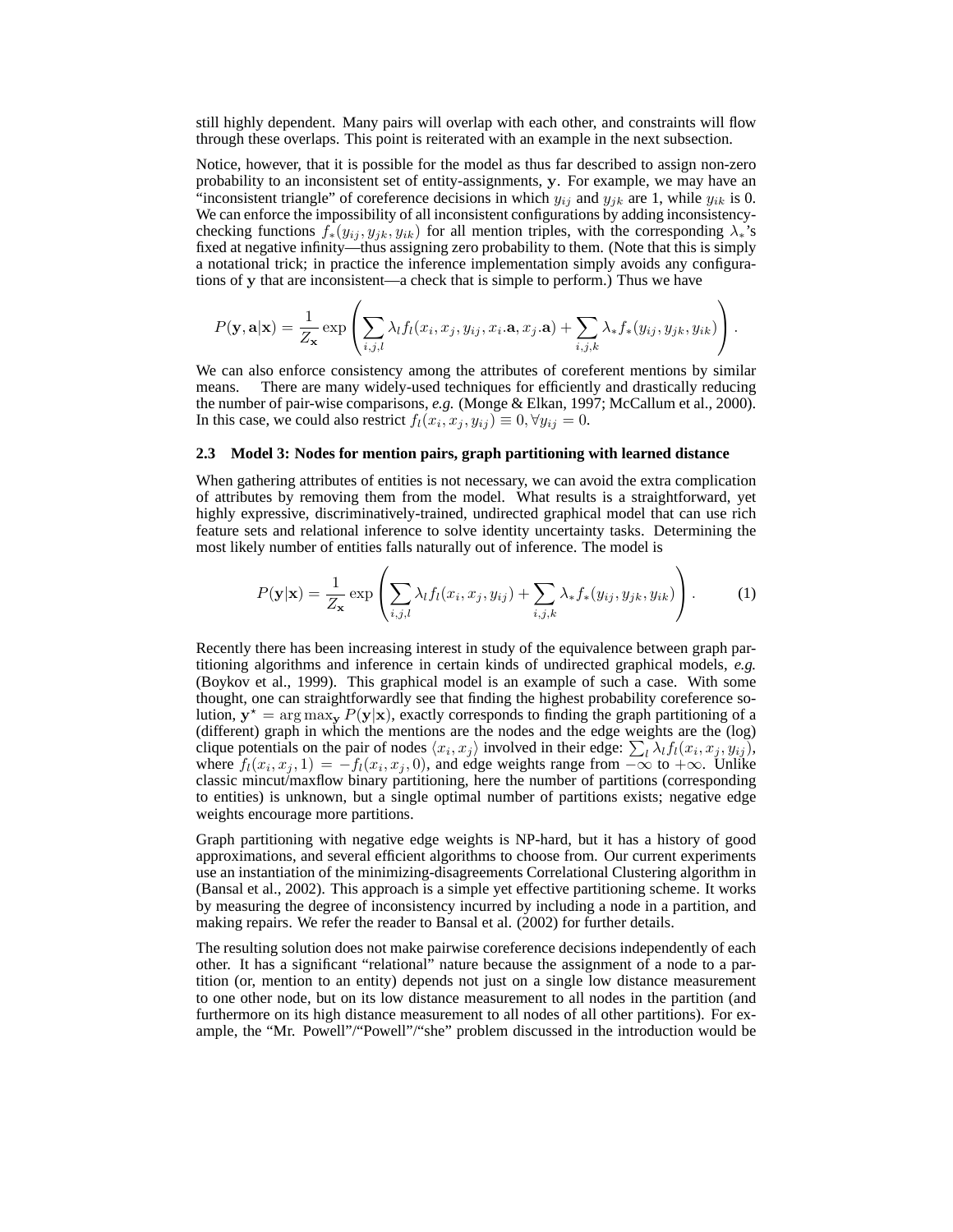prevented by this model because, although the distance between "Powell" and "she" might grammatically look low, the distance from "she" to another member of the same partition, ("Mr. Powell") is very high.

Interestingly, in our model, the distance measure between nodes is learned from labeled training data. That is, we use data,  $D$ , in which the correct coreference partitions are known in order to learn a distance metric such that, when the same data is clustered, the correct partitions emerge. This is accomplished by maximum likelihood—adjusting the weights,  $\lambda$ , to maximize the product of Equation 1 over all instances  $\langle x, y \rangle$  in the training set. Fortunately this objective function is concave—it has a single global maximum and there are several applicable optimization methods to choose from, including gradient ascent, stochastic gradient ascent and conjugate gradient; all simply require the derivative of the objective function. The derivative of the log-likelihood,  $L$ , is

$$
\frac{\partial L}{\partial \lambda_l} = \sum_{\langle \mathbf{x}, \mathbf{y} \rangle \in \mathcal{D}} \left( \sum_{i,j,l} f_l(x_i, x_j, y_{ij}) - \sum_{\mathbf{y}'} P_{\Lambda}(\mathbf{y}'|\mathbf{x}) \sum_{i,j,l} f_l(x_i, x_j, y_{ij}') \right),
$$

where  $P_{\Lambda}(\mathbf{y}'|\mathbf{x})$  is defined by Equation 1, using the current set of  $\lambda$  parameters,  $\Lambda$ , and  $\sum_{y'}$  is a sum over all possible partitionings.

The number of possible partitionings is exponential in the number of mentions, so for any reasonably-sized problem, we obviously must resort to approximate inference for the second expectation. A simple option is stochastic gradient ascent in the form of a voted perceptron (Collins, 2002). Here we calculate the gradient for a single training instance at a time, and rather than use a full expectation in the second line, simply using the single most likely (or nearly most likely) partitioning as found by a graph partitioning algorithm, and make progressively smaller steps in the direction of these gradients while cycling through the instances,  $\langle x, y \rangle$  in the training data. Neither the full sum,  $\sum_{y'}$ , or the partition function,  $Z_x$ , need to be calculated in this case. Further details are given in (Collins, 2002).

## **3 Experiments with Noun Coreference**

We present experimental results on natural language noun phrase coreference using Model 3 applied to two applicable data sets: the DARPA MUC-6 corpus, and a set of 117 stories from the broadcast news portion of the DARPA ACE data set. Both data sets have annotated coreferences. We pre-process both data sets with the Brill part-of-speech tagger.

We compare our Model 3 against two other techniques representing typical approaches to the problem of identity uncertainty. The first is single-link clustering with a threshold, (*single-link-threshold*), which is universally used in database record-linkage and citation reference matching (Monge & Elkan, 1997; Bilenko & Mooney, 2002; McCallum et al., 2000; Cohen & Richman, 2002). It forms partitions by simply collapsing the spanning trees of all mentions with pairwise distances below some threshold. For each experiment, the threshold was selected by cross validation.

The second technique, which we call *best-previous-match*, has been used in natural language processing applications (Morton, 1997; Ge et al., 1998; Ng & Cardie, 2002). It works by scanning linearly through a document, and associating each mention with its best-matching predecessor—best as measured with a single pairwise distance.

In our experiments, both single-link-threshold and best-previous-match implementations use a distance measure based on a binary maximum entropy classifier—matching the practice of Morton (1997) and Cohen and Richman (2002).

We use an identical feature set for all techniques, including our Method 3. The features, typical of those used in many other NLP coreference systems, are modeled after those in Ng and Cardie (2002). They include tests for string and substring matches, acronym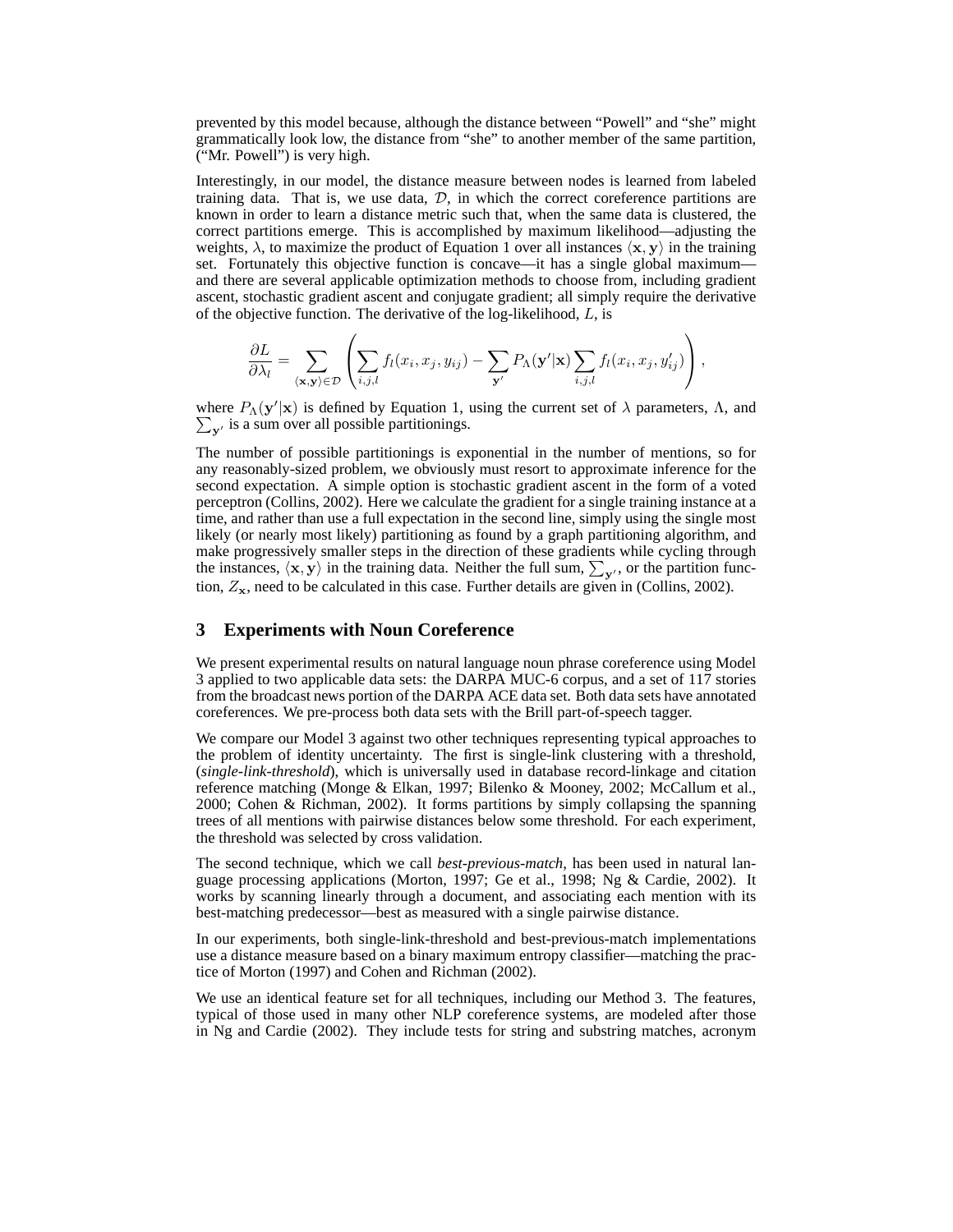matches, parse-derived head-word matches, gender, WORDNET subsumption, sentence distance, distance in the parse tree; etc., and are detailed in an accompanying technical report. They are quite non-independent, and operate at multiple levels of granularity.

|                       | ACE<br>(Proper) | MUC-6<br>(Proper) | MUC-6<br>(All) |
|-----------------------|-----------------|-------------------|----------------|
| best-previous-match   | 90.98           | 88.83             | 70.41          |
| single-link-threshold | 91.65           | 88.90             | 60.83          |
| Model 3               | 93.96           | 91.59             | 73.42          |

Table 1: F1 results on three data sets.

Table 1 shows standard MUCstyle F1 scores for three experiments. In the first two experiments, we consider only proper nouns, and perform five-fold cross validation. In the third experiment, we perform the standard MUC evaluation, including all

nouns—pronouns, common and proper—and use the standard 30/30 document train/test split; furthermore, as in Harabagiu et al. (2001), we consider only mentions that have a coreferent. Model 3 out-performs both the single-link-threshold and the best-previousmatch techniques, reducing error by 28% over single-link-threshold on the ACE proper noun data, by 24% on the MUC-6 proper noun data, and by 10% over the best-previousmatch technique on the full MUC-6 task. All differences from Model 3 are statistically significant. Historically, these data sets have been heavily studied, and even small gains have been celebrated.

Our overall results on MUC-6 are slightly better (with unknown statistical significance) than the best published results of which we are aware with a matching experimental design, Harabagiu et al. (2001), who reach 72.3% using the same training and test data.

# **4 Related Work and Conclusions**

There has been much related work on identity uncertainty in various specific fields. Traditional work in de-duplication for databases or reference-matching for citations measures the distance between two records by some metric, and then collapses all records at a distance below a threshold, *e.g.* (Monge & Elkan, 1997; McCallum et al., 2000). This method is not relational, that is, it does not account for the inter-dependent relations among multiple decisions to collapse. Most recent work in the area has focused on learning the distance metric (Bilenko & Mooney, 2002; Cohen & Richman, 2002) not the clustering method.

Natural language processing has had similar emphasis and lack of emphasis respectively. Pairwise coreference learned distance measures have used decision trees (McCarthy & Lehnert, 1995; Ng & Cardie, 2002), SVMs (Zelenko et al., 2003), maximum entropy classifiers (Morton, 1997), and generative probabilistic models (Ge et al., 1998). But all use thresholds on a single pairwise distance, or the maximum of a single pairwise distance to determine if or where a coreferent merge should occur.

Pasula et al. (2003) introduce a generative probability model for identity uncertainty based on Probabilistic Relational Networks networks. Our work is an attempt to gain some of the same advantages that CRFs have over HMMs by creating conditional models of identity uncertainty. The models presented here, as instances of conditionally-trained undirected graphical models, are also instances of relational Markov networks (Taskar et al., 2002) and conditional Random fields (Lafferty et al., 2001). Taskar et al. (2002) briefly discuss clustering of dyadic data, such as people and their movie preferences, but not identity uncertainty or inference by graph partitioning.

Identity uncertainty is a significant problem in many fields. In natural language processing, it is not only especially difficult, but also extremely important, since improved coreference resolution is one of the chief barriers to effective data mining of text data. Natural language data is a domain that has particularly benefited from rich and overlapping feature representations—representations that lend themselves better to conditional probability models than generative ones (Lafferty et al., 2001; Collins, 2002; Morton, 1997). Hence our interest in conditional models of identity uncertainty.